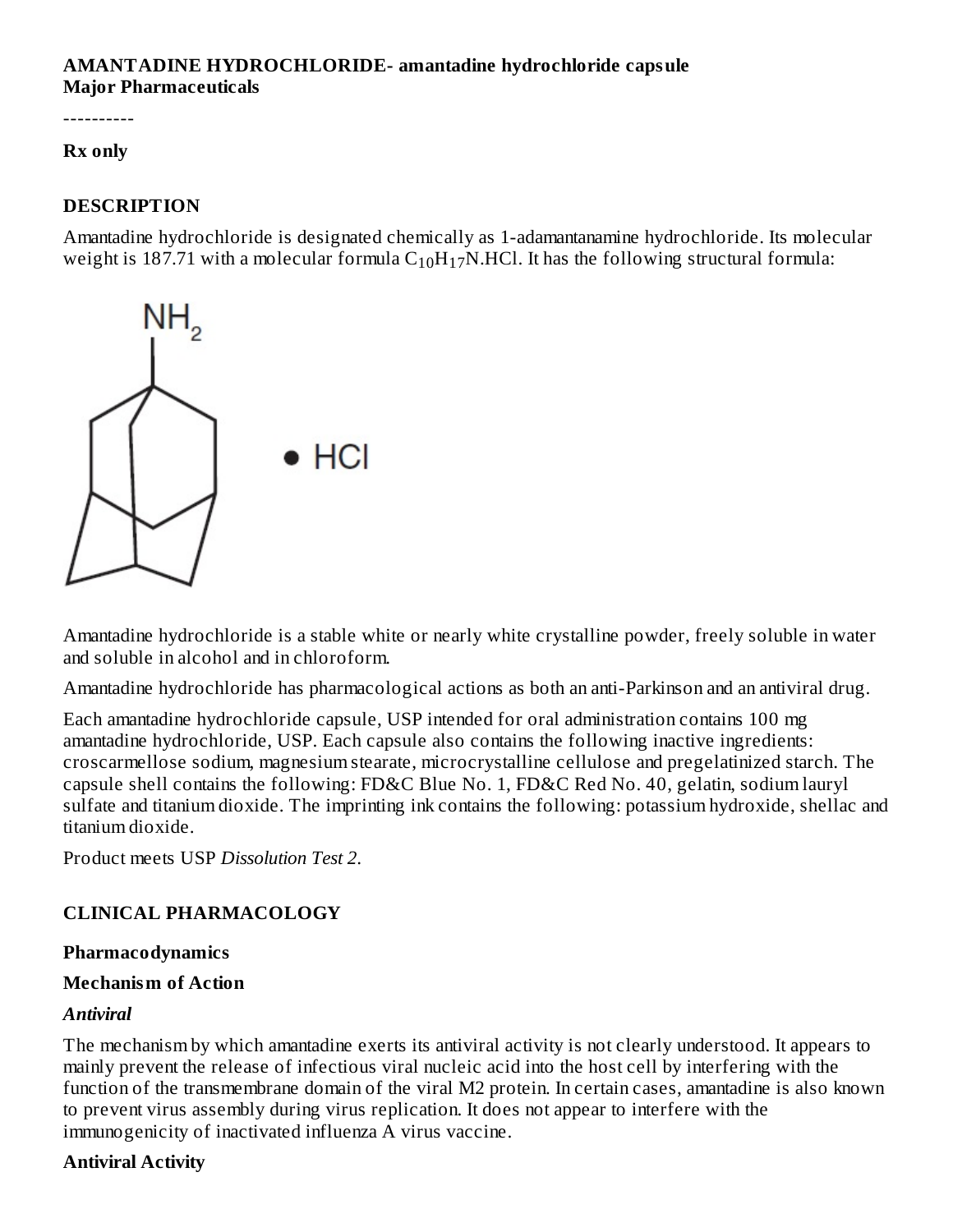Amantadine inhibits the replication of influenza A virus isolates from each of the subtypes, i.e., H1N1, H2N2 and H3N2. It has very little or no activity against influenza B virus isolates. A quantitative relationship between the *in vitro* susceptibility of influenza A virus to amantadine and the clinical response to therapy has not been established in man. Sensitivity test results, expressed as the concentration of amantadine required to inhibit by 50% the growth of virus  $(\mathrm{ED}_{50})$  in tissue culture vary greatly (from 0.1 mcg/mL to 25.0 mcg/mL) depending upon the assay protocol used, size of virus inoculum, isolates of influenza A virus strains tested, and the cell type used. Host cells in tissue culture readily tolerated amantadine up to a concentration of 100 mcg/mL.

# **Drug Resistance**

Influenza A variants with reduced *in vitro* sensitivity to amantadine have been isolated from epidemic strains in areas where adamantane derivatives are being used. Influenza viruses with reduced *in vitro* sensitivity have been shown to be transmissible and to cause typical influenza illness. The quantitative relationship between the *in vitro* sensitivity of influenza A variants to amantadine and the clinical response to therapy has not been established.

# **Mechanism of Action**

# *Parkinson's Disease*

The mechanism of action of amantadine in the treatment of Parkinson's disease and drug-induced extrapyramidal reactions is not known. Data from earlier animal studies suggest that amantadine may have direct and indirect effects on dopamine neurons. More recent studies have demonstrated that amantadine is a weak, non-competitive NMDA receptor antagonist (K $_1$  = 10 $\mu$ M). Although amantadine has not been shown to possess direct anticholinergic activity in animal studies, clinically, it exhibits anticholinergic-like side effects such as dry mouth, urinary retention, and constipation.

# **Pharmacokinetics**

Amantadine is well absorbed orally. Maximum plasma concentrations are directly related to dose for doses up to 200 mg/day. Doses above 200 mg/day may result in a greater than proportional increase in maximum plasma concentrations. It is primarily excreted unchanged in the urine by glomerular filtration and tubular secretion. Eight metabolites of amantadine have been identified in human urine. One metabolite, an N-acetylated compound, was quantified in human urine and accounted for 5 to 15% of the administered dose. Plasma acetylamantadine accounted for up to 80% of the concurrent amantadine plasma concentration in 5 of 12 healthy volunteers following the ingestion of a 200 mg dose of amantadine. Acetylamantadine was not detected in the plasma of the remaining seven volunteers. The contribution of this metabolite to efficacy or toxicity is not known.

There appears to be a relationship between plasma amantadine concentrations and toxicity. As concentration increases, toxicity seems to be more prevalent, however, absolute values of amantadine concentrations associated with adverse effects have not been fully defined.

Amantadine pharmacokinetics were determined in 24 normal adult male volunteers after the oral administration of a single amantadine hydrochloride 100 mg soft gel capsule. The mean  $\pm$  SD maximum plasma concentration was  $0.22 \pm 0.03$  mcg/mL (range: 0.18 to 0.32 mcg/mL). The time to peak concentration was  $3.3 \pm 1.5$  hours (range 1.5 to 8.0 hours). The apparent oral clearance was  $0.28 \pm 0.11$ L/hr/kg (range: 0.14 to 0.62 L/hr/kg). The half-life was  $17 \pm 4$  hours (range: 10 to 25 hours). Across other studies, amantadine plasma half-life has averaged  $16 \pm 6$  hours (range: 9 to 31 hours) in 19 healthy volunteers.

After oral administration of a single dose of 100 mg amantadine syrup to five healthy volunteers, the mean  $\pm$  SD maximum plasma concentration  $\rm C_{max}$  was 0.24  $\pm$  0.04 mcg/mL and ranged from 0.18 to 0.28 mcg/mL. After 15 days of amantadine 100 mg b.i.d., the C $_{\rm max}$  was 0.47  $\pm$  0.11 mcg/mL in four of the five volunteers. The administration of amantadine tablets as a 200 mg single dose to 6 healthy subjects resulted in a C<sub>max</sub> of 0.51  $\pm$  0.14 mcg/mL. Across studies, the time to C<sub>max</sub> (T<sub>max</sub>) averaged about 2 to 4 hours.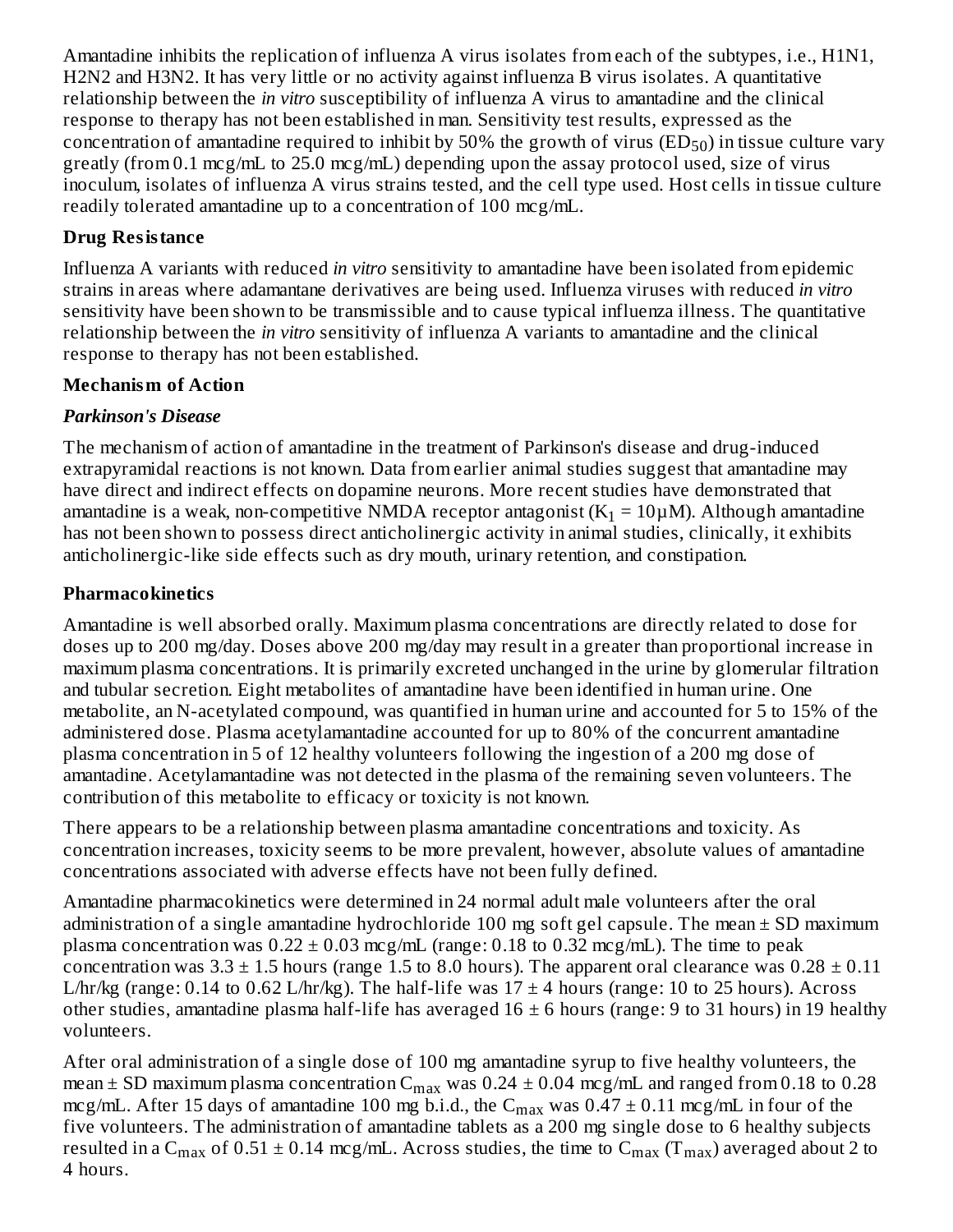Plasma amantadine clearance ranged from 0.2 to 0.3 L/hr/kg after the administration of 5 mg to 25 mg intravenous doses of amantadine to 15 healthy volunteers.

In six healthy volunteers, the ratio of amantadine renal clearance to apparent oral plasma clearance was  $0.79 \pm 0.17$  (mean  $\pm$  SD).

The volume of distribution determined after the intravenous administration of amantadine to 15 healthy subjects was 3 to 8 L/kg, suggesting tissue binding. Amantadine, after single oral 200 mg doses to 6 healthy young subjects and to 6 healthy elderly subjects has been found in nasal mucus at mean  $\pm$  SD concentrations of  $0.15 \pm 0.16$ ,  $0.28 \pm 0.26$ , and  $0.39 \pm 0.34$  mcg/g at 1, 4 and 8 hours after dosing, respectively. These concentrations represented  $31 \pm 33$ %,  $59 \pm 61$ % and  $95 \pm 86$ % of the corresponding plasma amantadine concentrations. Amantadine is approximately 67% bound to plasma proteins over a concentration range of 0.1 to 2.0 mcg/mL. Following the administration of amantadine 100 mg as a single dose, the mean  $\pm$  SD red blood cell to plasma ratio ranged from 2.7  $\pm$  0.5 in 6 healthy subjects to  $1.4 \pm 0.2$  in 8 patients with renal insufficiency.

The apparent oral plasma clearance of amantadine is reduced and the plasma half-life and plasma concentrations are increased in healthy elderly individuals age 60 and older. After single dose administration of 25 to 75 mg to 7 healthy, elderly male volunteers, the apparent plasma clearance of amantadine was  $0.10 \pm 0.04$  L/hr/kg (range 0.06 to 0.17 L/hr/kg) and the half-life was  $29 \pm 7$  hours (range 20 to 41 hours). Whether these changes are due to decline in renal function or other age related factors is not known.

In a study of young healthy subjects (n=20), mean renal clearance of amantadine, normalized for body mass index, was 1.5 fold higher in males compared to females (p<0.032).

Compared with otherwise healthy adult individuals, the clearance of amantadine is significantly reduced in adult patients with renal insufficiency. The elimination half-life increases two to three fold or greater when creatinine clearance is less than  $40 \text{ mL/min}/1.73 \text{ m}^2$  and averages eight days in patients on chronic maintenance hemodialysis. Amantadine is removed in negligible amounts by hemodialysis.

The pH of the urine has been reported to influence the excretion rate of amantadine. Since the excretion rate of amantadine increases rapidly when the urine is acidic, the administration of urine acidifying drugs may increase the elimination of the drug from the body.

# **INDICATIONS AND USAGE**

Amantadine hydrochloride capsules, USP are indicated for the prophylaxis and treatment of signs and symptoms of infection caused by various strains of influenza A virus. Amantadine hydrochloride capsules, USP are also indicated in the treatment of parkinsonism and drug-induced extrapyramidal reactions.

# **Influenza A Prophylaxis**

Amantadine hydrochloride capsules are indicated for chemoprophylaxis against signs and symptoms of influenza A virus infection. Because amantadine does not completely prevent the host immune response to influenza A infection, individuals who take this drug may still develop immune responses to natural disease or vaccination and may be protected when later exposed to antigenically related viruses. Following vaccination during an influenza A outbreak, amantadine prophylaxis should be considered for the 2- to 4-week time period required to develop an antibody response.

# **Influenza A Treatment**

Amantadine hydrochloride capsules are also indicated in the treatment of uncomplicated respiratory tract illness caused by influenza A virus strains especially when administered early in the course of illness. There are no well-controlled clinical studies demonstrating that treatment with amantadine hydrochloride capsules will avoid the development of influenza A virus pneumonitis or other complications in high risk patients.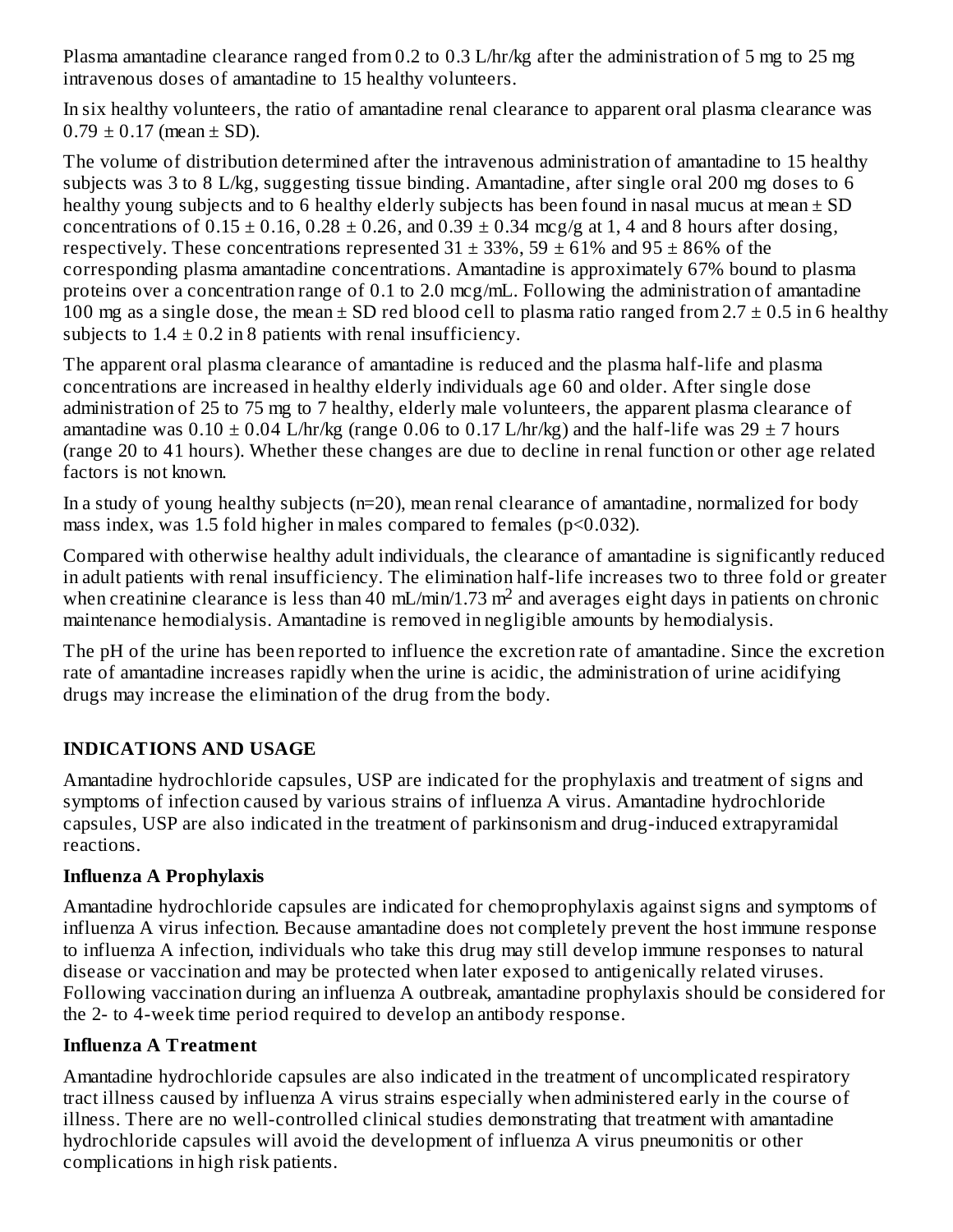There is no clinical evidence indicating that amantadine hydrochloride capsules are effective in the prophylaxis or treatment of viral respiratory tract illnesses other than those caused by influenza A virus strains.

The following points should be considered before initiating treatment or prophylaxis with amantadine hydrochloride capsules.

- Amantadine hydrochloride capsules are not a substitute for early vaccination on an annual basis as recommended by the Centers for Disease Control and Prevention Advisory Committee on Immunization Practices.
- Influenza viruses change over time. Emergence of resistance mutations could decrease drug effectiveness. Other factors (for example, changes in viral virulence) might also diminish clinical benefit of antiviral drugs. Prescribers should consider available information on influenza drug susceptibility patterns and treatment effects when deciding whether to use amantadine hydrochloride capsules.

#### **Parkinson's Dis eas e/Syndrome**

Amantadine hydrochloride capsules are indicated in the treatment of idiopathic Parkinson's disease (Paralysis Agitans), postencephalitic parkinsonism and symptomatic parkinsonism which may follow injury to the nervous system by carbon monoxide intoxication. It is indicated in those elderly patients believed to develop parkinsonism in association with cerebral arteriosclerosis. In the treatment of Parkinson's disease, amantadine is less effective than levodopa, (-)-3-(3,4-dihydroxyphenyl)-L-alanine, and its efficacy in comparison with the anticholinergic antiparkinson drugs has not yet been established.

#### **Drug-Induced Extrapyramidal Reactions**

Amantadine hydrochloride is indicated in the treatment of drug-induced extrapyramidal reactions. Although anticholinergic-type side effects have been noted with amantadine when used in patients with drug-induced extrapyramidal reactions, there is a lower incidence of these side effects than that observed with the anticholinergic antiparkinson drugs.

# **CONTRAINDICATIONS**

Amantadine hydrochloride capsules, USP are contraindicated in patients with known hypersensitivity to amantadine hydrochloride or to any of the other ingredients in Amantadine hydrochloride capsules, USP.

#### **WARNINGS**

#### **Deaths**

Deaths have been reported from overdose with amantadine. The lowest reported acute lethal dose was 1 gram. Acute toxicity may be attributable to the anticholinergic effects of amantadine. Drug overdose has resulted in cardiac, respiratory, renal or central nervous system toxicity. Cardiac dysfunction includes arrhythmia, tachycardia and hypertension (see **OVERDOSAGE**).

Deaths due to drug accumulation (overdosage) have been reported in patients with renal impairment, who were prescribed higher than recommended doses of Amantadine Hydrochloride for their level of renal function (see **DOSAGE AND ADMINISTRATION: Dosage of Impaired Renal Function** and **OVERDOSAGE**).

#### **Suicide Attempts**

Suicide attempts, some of which have been fatal, have been reported in patients treated with amantadine, many of whom received short courses for influenza treatment or prophylaxis. The incidence of suicide attempts is not known and the pathophysiologic mechanism is not understood. Suicide attempts and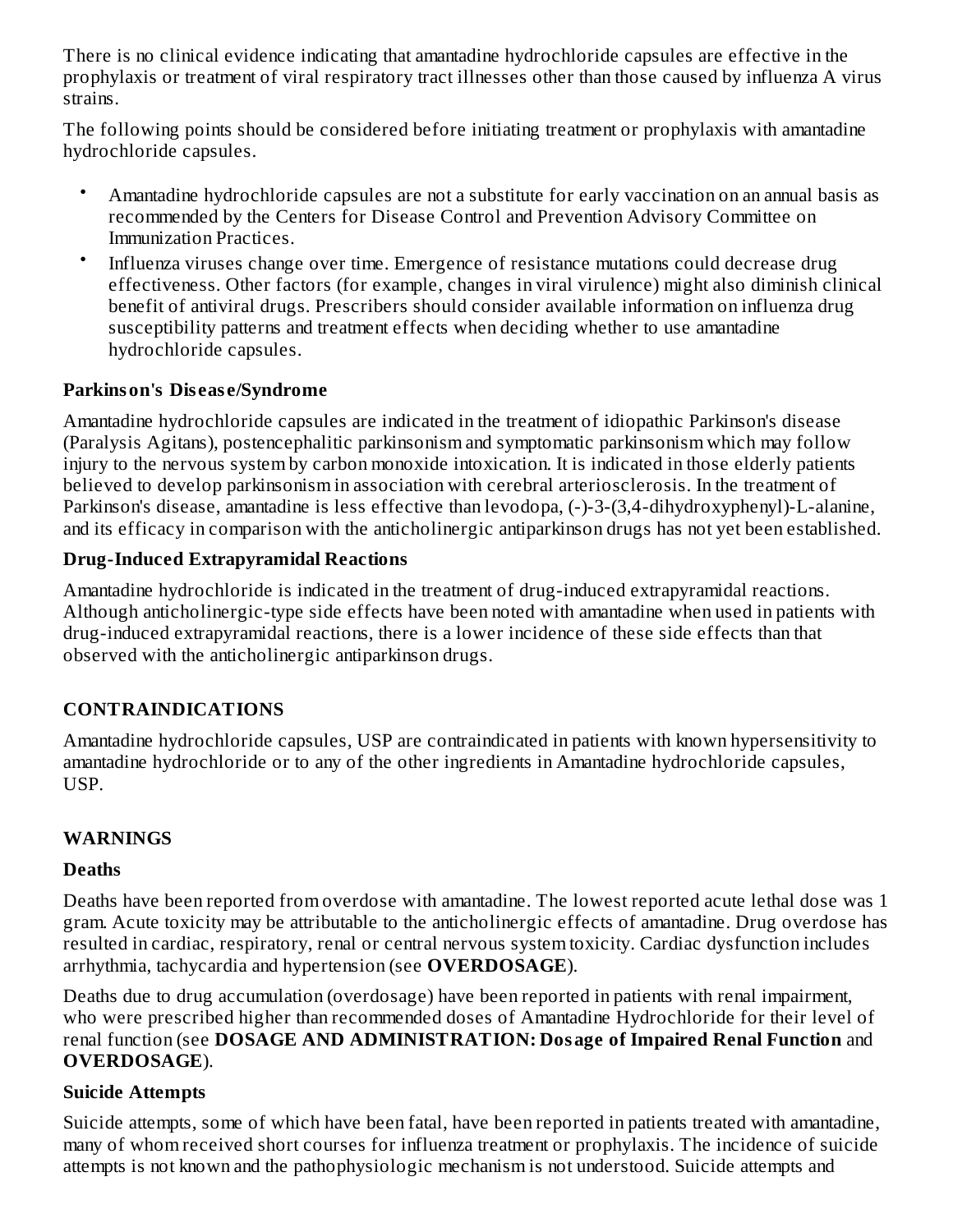suicidal ideation have been reported in patients with and without prior history of psychiatric illness. Amantadine can exacerbate mental problems in patients with a history of psychiatric disorders or substance abuse. Patients who attempt suicide may exhibit abnormal mental states which include disorientation, confusion, depression, personality changes, agitation, aggressive behavior, hallucinations, paranoia, other psychotic reactions and somnolence or insomnia. Because of the possibility of serious adverse effects, caution should be observed when prescribing amantadine hydrochloride capsules to patients being treated with drugs having CNS effects, or for whom the potential risks outweigh the benefit of treatment.

# **CNS Effects**

Patients with a history of epilepsy or other "seizures" should be observed closely for possible increased seizure activity.

Patients receiving amantadine hydrochloride capsules who note central nervous system effects or blurring of vision should be cautioned against driving or working in situations where alertness and adequate motor coordination are important.

# **Other**

Patients with a history of congestive heart failure or peripheral edema should be followed closely as there are patients who developed congestive heart failure while receiving amantadine hydrochloride capsules.

Patients with Parkinson's disease improving on amantadine hydrochloride capsules should resume normal activities gradually and cautiously, consistent with other medical considerations, such as the presence of osteoporosis or phlebothrombosis.

Because Amantadine Hydrochloride Capsules, USP has anticholinergic effects and may cause mydriasis, it should not be given to patients with untreated angle closure glaucoma.

# **PRECAUTIONS**

Amantadine should not be discontinued abruptly in patients with Parkinson's disease since a few patients have experienced a parkinsonian crisis, i.e., a sudden marked clinical deterioration, when this medication was suddenly stopped. The dose of anticholinergic drugs or of amantadine should be reduced if atropine-like effects appear when these drugs are used concurrently. Abrupt discontinuation may also precipitate delirium, agitation, delusions, hallucinations, paranoid reaction, stupor, anxiety, depression and slurred speech.

# **Neuroleptic Malignant Syndrome (NMS)**

Sporadic cases of possible Neuroleptic Malignant Syndrome (NMS) have been reported in association with dose reduction or withdrawal of amantadine therapy. Therefore, patients should be observed carefully when the dosage of amantadine is reduced abruptly or discontinued, especially if the patient is receiving neuroleptics.

NMS is an uncommon but life-threatening syndrome characterized by fever or hyperthermia; neurologic findings including muscle rigidity, involuntary movements, altered consciousness; mental status changes; other disturbances such as autonomic dysfunction, tachycardia, tachypnea, hyper- or hypotension; laboratory findings such as creatine phosphokinase elevation, leukocytosis, myoglobinuria, and increased serum myoglobin.

The early diagnosis of this condition is important for the appropriate management of these patients. Considering NMS as a possible diagnosis and ruling out other acute illnesses (e.g., pneumonia, systemic infection, etc.) is essential. This may be especially complex if the clinical presentation includes both serious medical illness and untreated or inadequately treated extrapyramidal signs and symptoms (EPS). Other important considerations in the differential diagnosis include central anticholinergic toxicity, heat stroke, drug fever and primary central nervous system (CNS) pathology.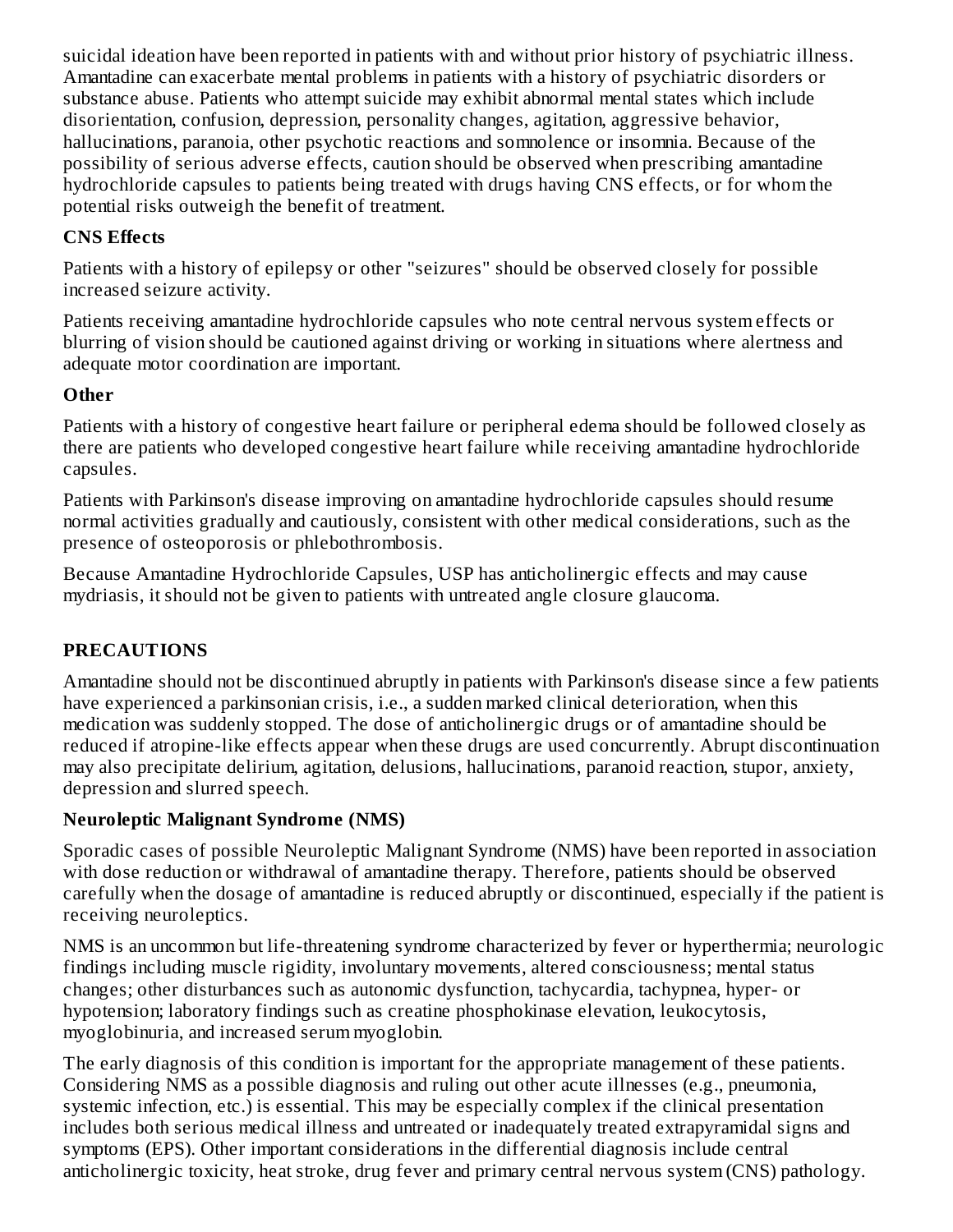The management of NMS should include: 1) intensive symptomatic treatment and medical monitoring, and 2) treatment of any concomitant serious medical problems for which specific treatments are available. Dopamine agonists, such as bromocriptine, and muscle relaxants, such as dantrolene are often used in the treatment of NMS, however, their effectiveness has not been demonstrated in controlled studies.

# **Renal Dis eas e**

Because amantadine is mainly excreted in the urine, it accumulates in the plasma and in the body when renal function declines. Thus, the dose of amantadine should be reduced in patients with renal impairment and in individuals who are 65 years of age or older (see **DOSAGE AND ADMINISTRATION: Dosage for Impaired Renal Function**).

# **Liver Dis eas e**

Care should be exercised when administering amantadine to patients with liver disease. Rare instances of reversible elevation of liver enzymes have been reported in patients receiving amantadine, though a specific relationship between the drug and such changes has not been established.

#### **Impuls e Control/Compulsive Behaviors**

Postmarketing reports suggest that patients treated with anti-Parkinson medications can experience intense urges to gamble, increased sexual urges, intense urges to spend money uncontrollably, and other intense urges. Patients may be unable to control these urges while taking one or more of the medications that are generally used for the treatment of Parkinson's disease and that increase central dopaminergic tone, including amantadine hydrochloride. In some cases, although not all, these urges were reported to have stopped when the dose was reduced or the medication was discontinued. Because patients may not recognize these behaviors as abnormal it is important for prescribers to specifically ask patients or their caregivers about the development of new or increased gambling urges, sexual urges, uncontrolled spending or other urges while being treated with amantadine hydrochloride. Physicians should consider dose reduction or stopping the medication if a patient develops such urges while taking amantadine hydrochloride.

#### **Melanoma**

Epidemiological studies have shown that patients with Parkinson's disease have a higher risk (2- to approximately 6-fold higher) of developing melanoma than the general population. Whether the increased risk observed was due to Parkinson's disease or other factors, such as drugs used to treat Parkinson's disease, is unclear.

For the reasons stated above, patients and providers are advised to monitor for melanomas frequently and on a regular basis when using amantadine for *any* indication. Ideally, periodic skin examinations should be performed by appropriately qualified individuals (e.g., dermatologists).

# **Other**

The dose of amantadine may need careful adjustment in patients with congestive heart failure, peripheral edema, or orthostatic hypotension. Care should be exercised when administering amantadine to patients with a history of recurrent eczematoid rash, or to patients with psychosis or severe psychoneurosis not controlled by chemotherapeutic agents.

Serious bacterial infections may begin with influenza-like symptoms or may coexist with or occur as complications during the course of influenza. Amantadine has not been shown to prevent such complications.

# **Information for Patients**

Patients should be advised of the following information:

Blurry vision and/or impaired mental acuity may occur.

Gradually increase physical activity as the symptoms of Parkinson's disease improve.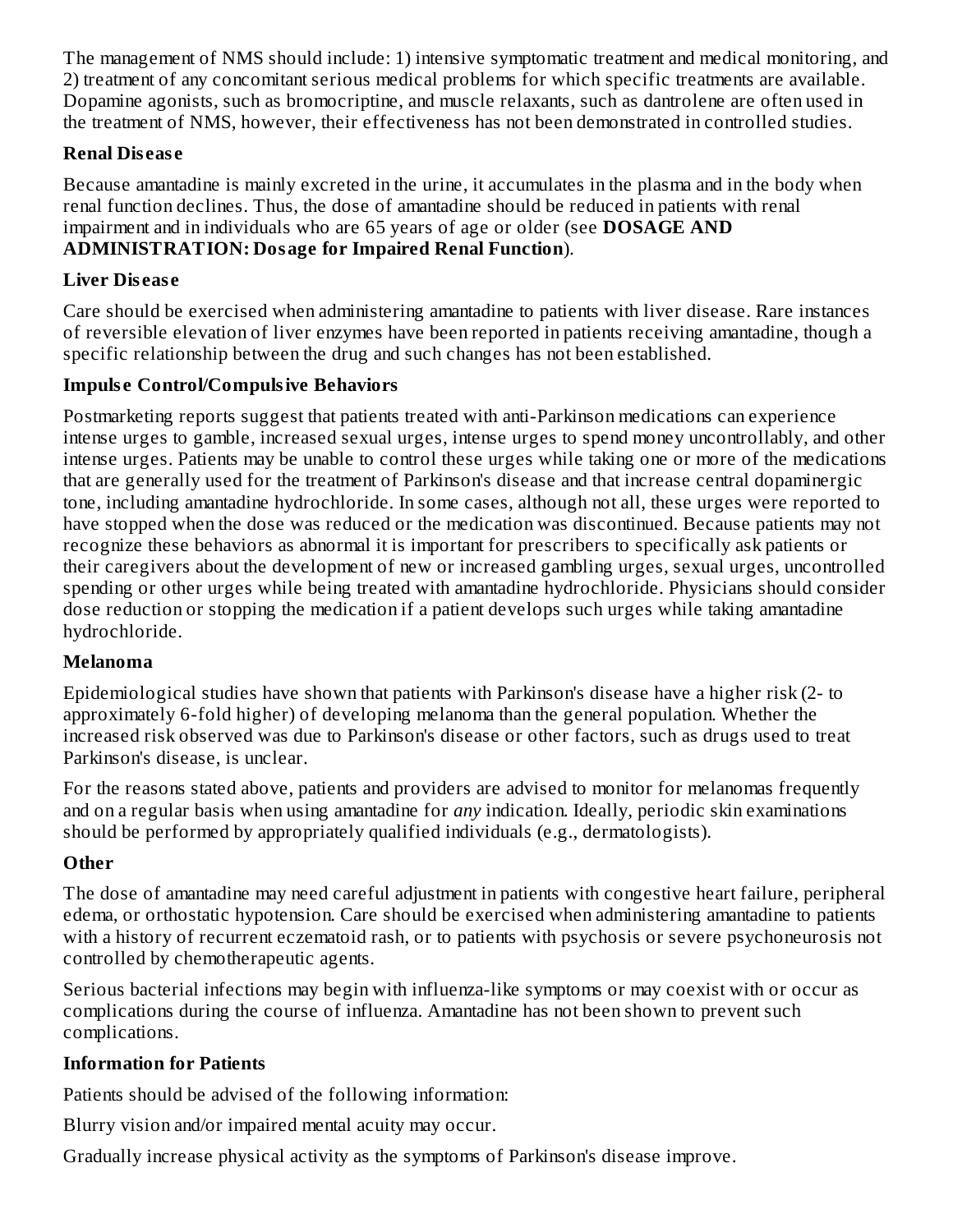Avoid excessive alcohol usage, since it may increase the potential for CNS effects such as dizziness, confusion, light-headedness and orthostatic hypotension.

Avoid getting up suddenly from a sitting or lying position. If dizziness or lightheadedness occurs, notify physician.

Notify physician if mood/mental changes, swelling of extremities, difficulty urinating and/or shortness of breath occur.

Do not take more medication than prescribed because of the risk of overdose. If there is no improvement in a few days, or if medication appears less effective after a few weeks, discuss with a physician.

Consult physician before discontinuing medication.

Seek medical attention immediately if it is suspected that an overdose of medication has been taken.

# **Drug Interactions**

Careful observation is required when amantadine is administered concurrently with central nervous system stimulants. Agents with anticholinergic properties may potentiate the anticholinergic-like side effects of amantadine.

Coadministration of thioridazine has been reported to worsen the tremor in elderly patients with Parkinson's disease, however, it is not known if other phenothiazines produce a similar response. Coadministration of triamterene and hydrochlorothiazide capsules resulted in a higher plasma amantadine concentration in a 61-year-old man receiving amantadine (hydrochloride capsules) 100 mg t.i.d. for Parkinson's disease.<sup>1</sup> It is not known which of the components of triamterene and hydrochlorothiazide capsules contributed to the observation or if related drugs produce a similar response.

Coadministration of quinine or quinidine with amantadine was shown to reduce the renal clearance of amantadine by about 30%.

The concurrent use of amantadine with live attenuated influenza vaccine (LAIV) intranasal has not been evaluated. However, because of the potential for interference between these products, LAIV should not be administered within 2 weeks before or 48 hours after administration of amantadine, unless medically indicated. The concern about possible interference arises from the potential for antiviral drugs to inhibit replication of live vaccine virus. Trivalent inactivated influenza vaccine can be administered at any time relative to use of amantadine.

# **Carcinogenesis and Mutagenesis**

Long-term *in vivo* animal studies designed to evaluate the carcinogenic potential of amantadine have not been performed. In several *in vitro* assays for gene mutation, amantadine did not increase the number of spontaneously observed mutations in four strains of *Salmonella typhimurium* (Ames Test) or in a mammalian cell line (Chinese Hamster Ovary cells) when incubations were performed either with or without a liver metabolic activation extract. Further, there was no evidence of chromosome damage observed in an *in vitro* test using freshly derived and stimulated human peripheral blood lymphocytes (with and without metabolic activation) or in an *in vivo* mouse bone marrow micronucleus test (140 to 550 mg/kg; estimated human equivalent doses of 11.7 to 45.8 mg/kg based on body surface area conversion).

# **Impairment of Fertility**

The effect of amantadine on fertility has not been adequately tested, that is, in a study conducted under Good Laboratory Practice (GLP) and according to current recommended methodology. In a three litter, non-GLP, reproduction study in rats, amantadine at a dose of 32 mg/kg/day (equal to the maximum recommended human dose on a mg/m<sup>2</sup> basis) administered to both males and females slightly impaired fertility. There were no effects on fertility at a dose level of 10 mg/kg/day (or 0.3 times the maximum recommended human dose on a mg/m<sup>2</sup> basis); intermediate doses were not tested.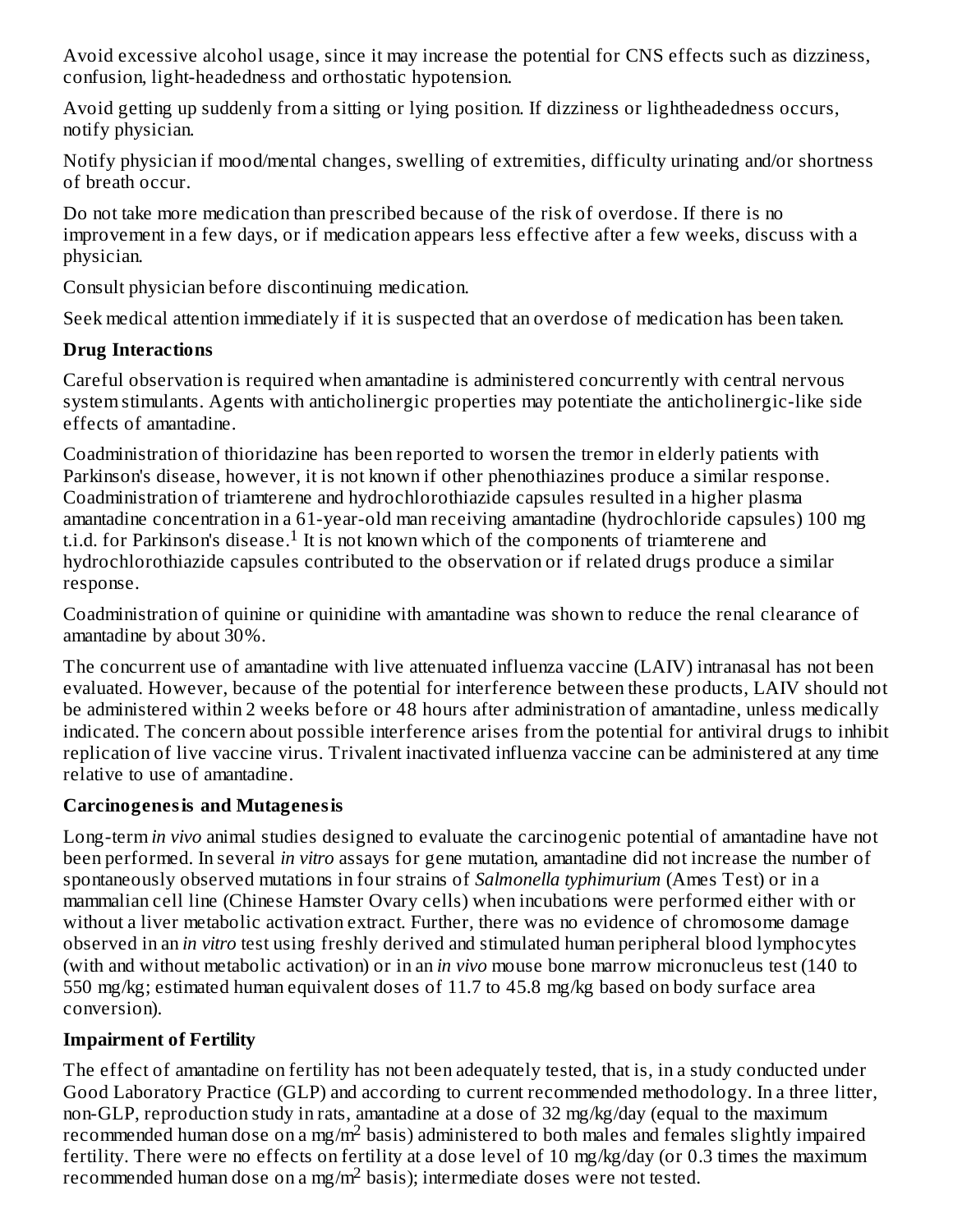Failed fertility has been reported during human *in vitro* fertilization (IVF) when the sperm donor ingested amantadine 2 weeks prior to, and during the IVF cycle.

#### **Pregnancy**

# **Pregnancy Category C**

The effect of amantadine on embryofetal and peri-postnatal development has not been adequately tested, that is, in studies conducted under Good Laboratory Practice (GLP) and according to current recommended methodology. However, in two non-GLP studies in rats in which females were dosed from 5 days prior to mating to Day 6 of gestation or on Days 7 to 14 of gestation, amantadine produced increases in embryonic death at an oral dose of 100 mg/kg (or 3 times the maximum recommended human dose on a mg/m<sup>2</sup> basis). In the non-GLP rat study in which females were dosed on Days 7 to 14 of gestation, there was a marked increase in severe visceral and skeletal malformations at oral doses of 50 and 100 mg/kg (or 1.5 and 3 times, respectively, the maximum recommended human dose on a  $mg/m<sup>2</sup>$  basis). The no-effect dose for teratogenicity was 37 mg/kg (equal to the maximum recommended human dose on a mg/m<sup>2</sup> basis). The safety margins reported may not accurately reflect the risk considering the questionable quality of the study on which they are based. There are no adequate and well-controlled studies in pregnant women. Human data regarding teratogenicity after maternal use of amantadine is scarce. Tetralogy of Fallot and tibial hemimelia (normal karyotype) occurred in an infant exposed to amantadine during the first trimester of pregnancy (100 mg P.O. for 7 days during the 6th and 7th week of gestation). Cardiovascular maldevelopment (single ventricle with pulmonary atresia) was associated with maternal exposure to amantadine (100 mg/d) administered during the first 2 weeks of pregnancy.

Amantadine should be used during pregnancy only if the potential benefit justifies the potential risk to the embryo or fetus.

#### **Nursing Mothers**

Amantadine is excreted in human milk. Use is not recommended in nursing mothers.

#### **Pediatric Us e**

The safety and efficacy of amantadine in newborn infants and infants below the age of 1 year have not been established.

# **Usage in the Elderly**

Because amantadine is primarily excreted in the urine, it accumulates in the plasma and in the body when renal function declines. Thus, the dose of amantadine should be reduced in patients with renal impairment and in individuals who are 65 years of age or older. The dose of amantadine hydrochloride capsules may need reduction in patients with congestive heart failure, peripheral edema, or orthostatic hypotension (see **DOSAGE AND ADMINISTRATION**).

# **ADVERSE REACTIONS**

The adverse reactions reported most frequently at the recommended dose of amantadine (5 to 10%) are: nausea, dizziness (lightheadedness), and insomnia.

Less frequently (1 to 5%) reported adverse reactions are: depression, anxiety and irritability, hallucinations, confusion, anorexia, dry mouth, constipation, ataxia, livedo reticularis, peripheral edema, orthostatic hypotension, headache, somnolence, nervousness, dream abnormality, agitation, dry nose, diarrhea and fatigue.

Infrequently (0.1 to 1%) occurring adverse reactions are: congestive heart failure, psychosis, urinary retention, dyspnea, skin rash, vomiting, weakness, slurred speech, euphoria, thinking abnormality, amnesia, hyperkinesia, hypertension, decreased libido, and visual disturbance, including punctate subepithelial or other corneal opacity, corneal edema, decreased visual acuity, sensitivity to light, and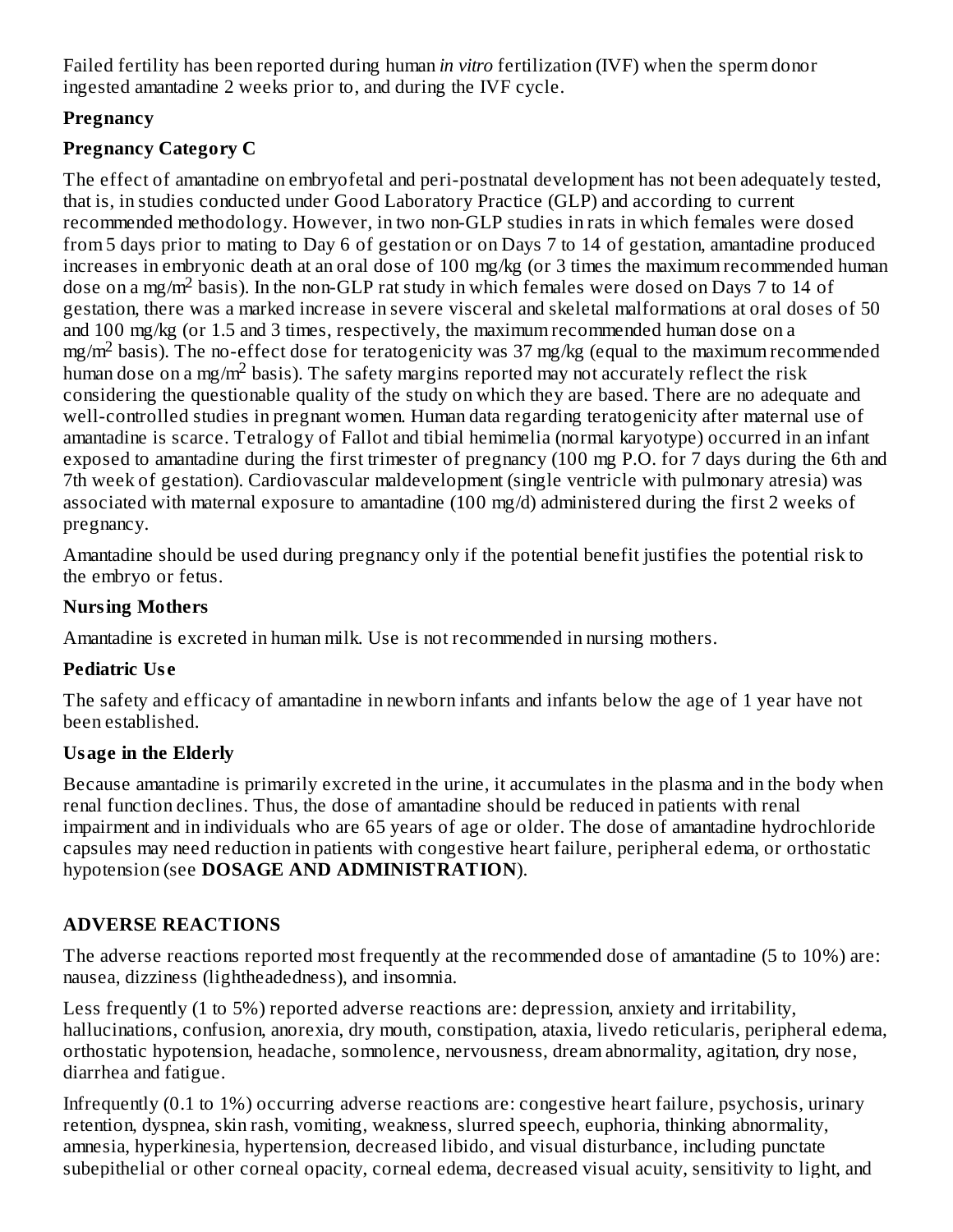optic nerve palsy.

Rare (less than 0.1%) occurring adverse reactions are: instances of convulsion, leukopenia, neutropenia, eczematoid dermatitis, oculogyric episodes, suicidal attempt, suicide, and suicidal ideation (see **WARNINGS**).

Other adverse reactions reported during postmarketing experience with amantadine usage include:

#### **Nervous System/Psychiatric**

coma, stupor, delirium, hypokinesia, hypertonia, delusions, aggressive behavior, paranoid reaction, manic reaction, involuntary muscle contractions, gait abnormalities, paresthesia, EEG changes, and tremor. Abrupt discontinuation may also precipitate delirium, agitation, delusions, hallucinations, paranoid reaction, stupor, anxiety, depression and slurred speech;

#### **Cardiovas cular**

cardiac arrest, arrhythmias including malignant arrhythmias, hypotension, and tachycardia;

# **Respiratory**

acute respiratory failure, pulmonary edema, and tachypnea;

#### **Gastrointestinal**

dysphagia;

#### **Hematologic**

leukocytosis, agranulocytosis;

#### **Special Sens es**

keratitis and mydriasis;

# **Skin and Appendages**

pruritus and diaphoresis;

# **Mis cellaneous**

neuroleptic malignant syndrome (see **WARNINGS**), allergic reactions including anaphylactic reactions, edema and fever.

# **Laboratory Test**

elevated: CPK, BUN, serum creatinine, alkaline phosphatase, LDH, bilirubin, GGT, SGOT, and SGPT.

#### **Call your doctor for medical advice about side effects. To report SUSPECTED ADVERSE REACTIONS, contact Avet Pharmaceuticals Inc. at 1-866-901-DRUG (3784)or FDA at 1-800- FDA-1088 or www.fda.gov/medwatch.**

# **OVERDOSAGE**

Deaths have been reported from overdose with amantadine. The lowest reported acute lethal dose was 1 gram. Because some patients have attempted suicide by overdosing with amantadine, prescriptions should be written for the smallest quantity consistent with good patient management.

Acute toxicity may be attributable to the anticholinergic effects of amantadine. Drug overdose has resulted in cardiac, respiratory, renal or central nervous system toxicity. Cardiac dysfunction includes arrhythmia, tachycardia and hypertension. Pulmonary edema and respiratory distress (including adult respiratory distress syndrome – ARDS) have been reported; renal dysfunction including increased BUN, decreased creatinine clearance and renal insufficiency can occur. Central nervous system effects that have been reported include insomnia, anxiety, agitation, aggressive behavior, hypertonia, hyperkinesia, ataxia, gait abnormality, tremor, confusion, disorientation, depersonalization, fear,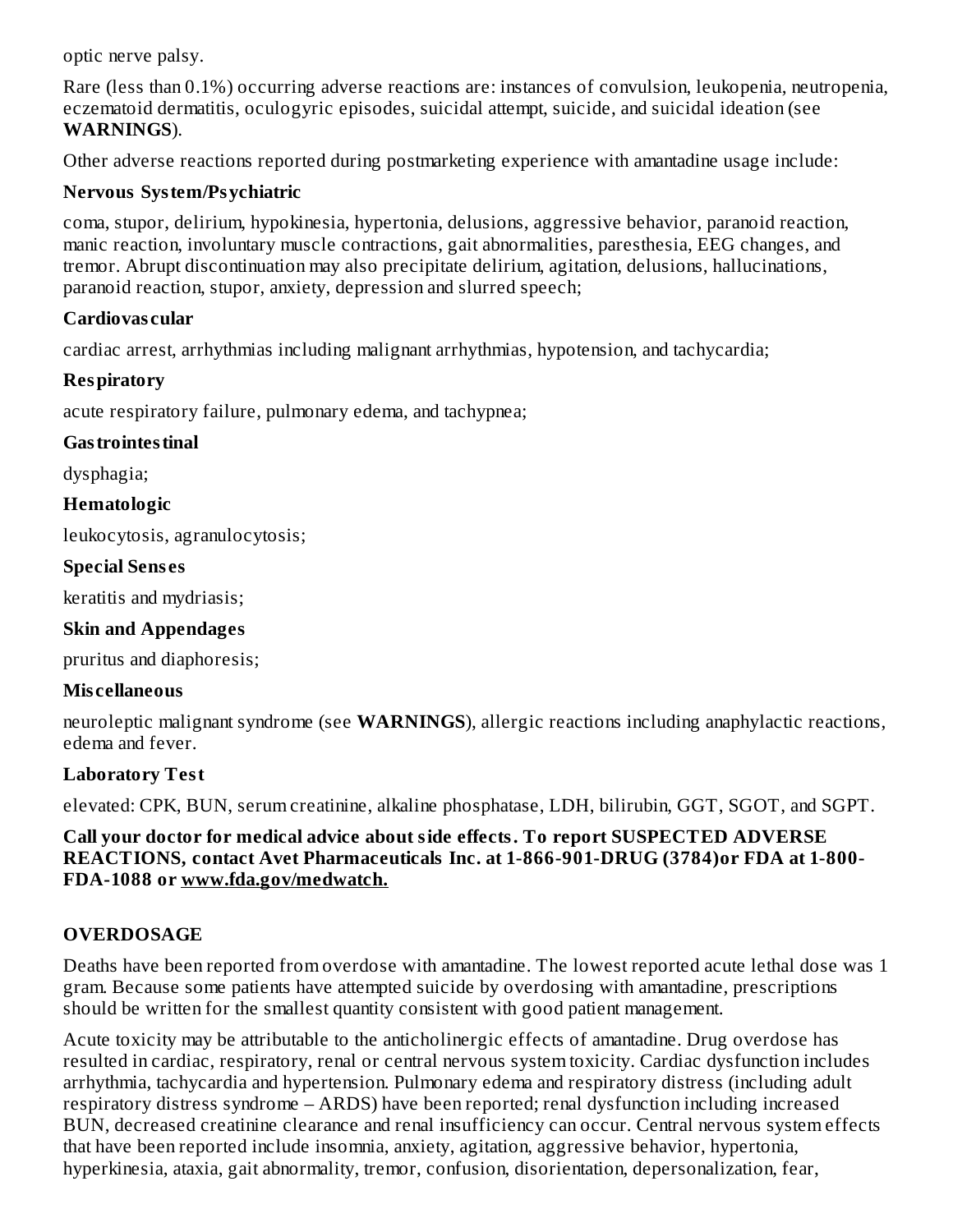delirium, hallucinations, psychotic reactions, lethargy, somnolence and coma. Seizures may be exacerbated in patients with prior history of seizure disorders. Hyperthermia has also been observed in cases where a drug overdose has occurred.

There is no specific antidote for an overdose of amantadine. However, slowly administered intravenous physostigmine in 1 and 2 mg doses in an adult<sup>2</sup> at 1- to 2-hour intervals and 0.5 mg doses in a child<sup>3</sup>at 5to 10-minute intervals up to a maximum of 2 mg/hour have been reported to be effective in the control of central nervous system toxicity caused by amantadine hydrochloride. For acute overdosing, general supportive measures should be employed along with immediate gastric lavage or induction of emesis. Fluids should be forced, and if necessary, given intravenously. The pH of the urine has been reported to influence the excretion rate of amantadine. Since the excretion rate of amantadine increases rapidly when the urine is acidic, the administration of urine acidifying drugs may increase the elimination of the drug from the body. The blood pressure, pulse, respiration and temperature should be monitored. The patient should be observed for hyperactivity and convulsions; if required, sedation, and anticonvulsant therapy should be administered. The patient should be observed for the possible development of arrhythmias and hypotension; if required, appropriate antiarrhythmic and antihypotensive therapy should be given.

Electrocardiographic monitoring may be required after ingestion, since malignant tachyarrhythmias can appear after overdose.

Care should be exercised when administering adrenergic agents, such as isoproterenol, to patients with an amantadine overdose, since the dopaminergic activity of amantadine has been reported to induce malignant arrhythmias.

The blood electrolytes, urine pH and urinary output should be monitored. If there is no record of recent voiding, catheterization should be done.

# **DOSAGE AND ADMINISTRATION**

The dose of amantadine hydrochloride capsules may need reduction in patients with congestive heart failure, peripheral edema, orthostatic hypotension, or impaired renal function (see **Dosage for Impaired Renal Function**).

# **Dosage for Prophylaxis and Treatment of Uncomplicated Influenza A Virus Illness**

#### **Adult**

The adult daily dosage of amantadine hydrochloride capsules is 200 mg; two 100 mg capsules as a single daily dose. The daily dosage may be split into one capsule of 100 mg twice a day. If central nervous system effects develop in once-a-day dosage, a split dosage schedule may reduce such complaints. In persons 65 years of age or older, the daily dosage of amantadine hydrochloride capsules is 100 mg.

A 100 mg daily dose has also been shown in experimental challenge studies to be effective as prophylaxis in healthy adults who are not at high risk for influenza-related complications. However, it has not been demonstrated that a 100 mg daily dose is as effective as a 200 mg daily dose for prophylaxis, nor has the 100 mg daily dose been studied in the treatment of acute influenza illness. In recent clinical trials, the incidence of central nervous system (CNS) side effects associated with the 100 mg daily dose was at or near the level of placebo. The 100 mg dose is recommended for persons who have demonstrated intolerance to 200 mg of amantadine hydrochloride daily because of CNS or other toxicities.

# **Pediatric Patients**

# *1 yr. to 9 yrs. of age*

The total daily dose should be calculated on the basis of 2 to 4 mg/lb/day (4.4 to 8.8 mg/kg/day), but not to exceed 150 mg per day.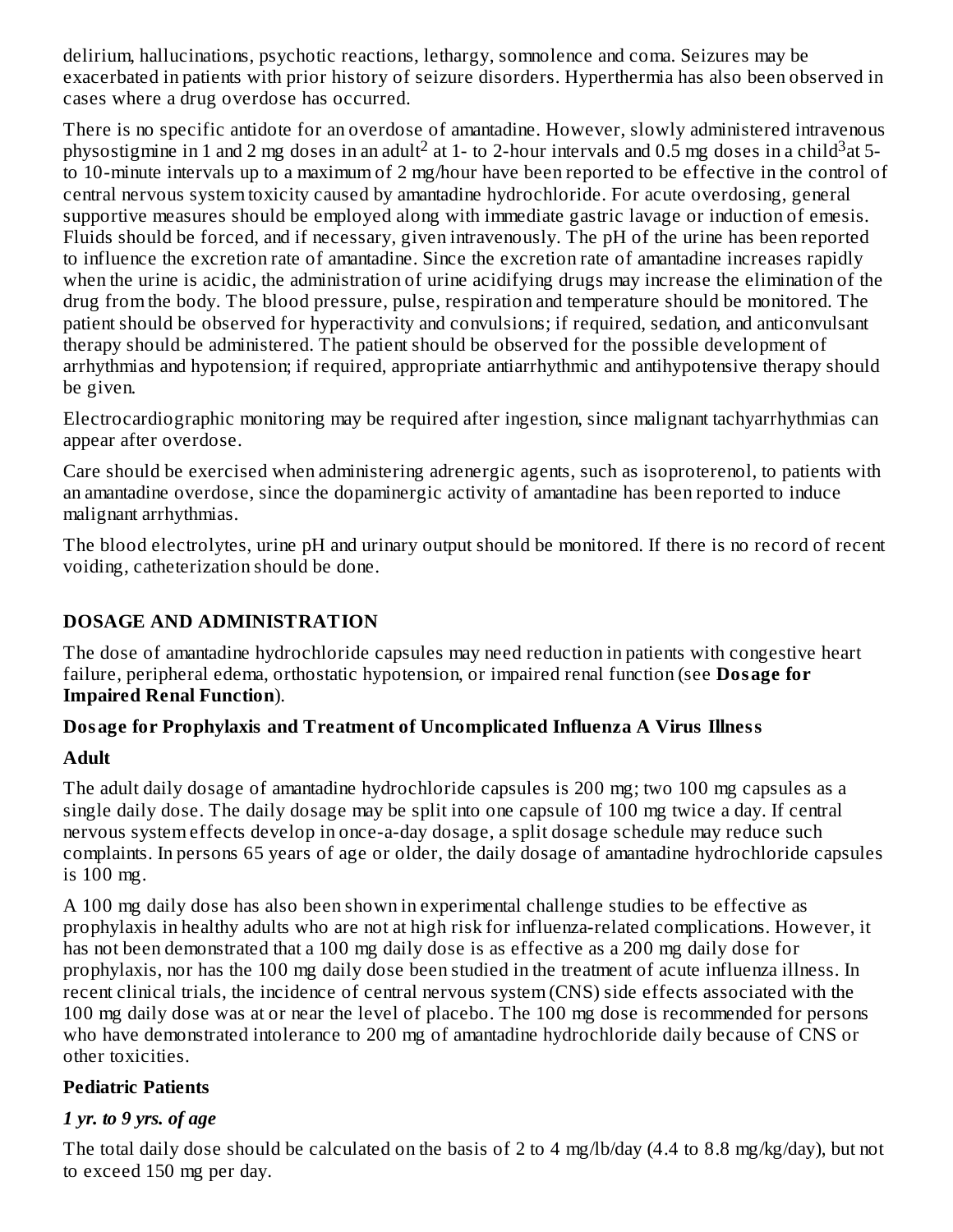# *9 yrs. to 12 yrs. of age*

The total daily dose is 200 mg given as one capsule of 100 mg twice a day. The 100 mg daily dose has not been studied in this pediatric population. Therefore, there are no data which demonstrate that this dose is as effective as or is safer than the 200 mg daily dose in this patient population.

Prophylactic dosing should be started in anticipation of an influenza A outbreak and before or after contact with individuals with influenza A virus respiratory tract illness.

Amantadine hydrochloride capsules should be continued daily for at least 10 days following a known exposure. If amantadine is used chemoprophylactically in conjunction with inactivated influenza A virus vaccine until protective antibody responses develop, then it should be administered for 2 to 4 weeks after the vaccine has been given. When inactivated influenza A virus vaccine is unavailable or contraindicated, amantadine hydrochloride capsules should be administered for the duration of known influenza A in the community because of repeated and unknown exposure.

Treatment of influenza A virus illness should be started as soon as possible, preferably within 24 to 48 hours after onset of signs and symptoms, and should be continued for 24 to 48 hours after the disappearance of signs and symptoms.

#### **Dosage for Parkinsonism**

#### **Adult**

The usual dose of amantadine hydrochloride capsules is 100 mg twice a day when used alone. Amantadine has an onset of action usually within 48 hours.

The initial dose of amantadine hydrochloride capsules is 100 mg daily for patients with serious associated medical illnesses or who are receiving high doses of other antiparkinson drugs. After one to several weeks at 100 mg once daily, the dose may be increased to 100 mg twice daily, if necessary.

Occasionally, patients whose responses are not optimal with amantadine hydrochloride capsules at 200 mg daily may benefit from an increase up to 400 mg daily in divided doses. However, such patients should be supervised closely by their physicians.

Patients initially deriving benefit from amantadine hydrochloride capsules not uncommonly experience a fall-off of effectiveness after a few months. Benefit may be regained by increasing the dose to 300 mg daily. Alternatively, temporary discontinuation of amantadine hydrochloride capsules for several weeks, followed by reinitiation of the drug, may result in regaining benefit in some patients. A decision to use other antiparkinson drugs may be necessary.

#### **Dosage for Concomitant Therapy**

Some patients who do not respond to anticholinergic antiparkinson drugs may respond to amantadine hydrochloride capsules. When amantadine hydrochloride capsules or anticholinergic antiparkinson drugs are each used with marginal benefit, concomitant use may produce additional benefit.

When amantadine and levodopa are initiated concurrently, the patient can exhibit rapid therapeutic benefits. Amantadine hydrochloride capsules should be held constant at 100 mg daily or twice daily while the daily dose of levodopa is gradually increased to optimal benefit.

When amantadine is added to optimal well-tolerated doses of levodopa, additional benefit may result, including smoothing out the fluctuations in improvement which sometimes occur in patients on levodopa alone. Patients who require a reduction in their usual dose of levodopa because of development of side effects may possibly regain lost benefit with the addition of amantadine hydrochloride capsules.

#### **Dosage for Drug Induced Extrapyramidal Reactions**

# **Adult**

The usual dose of amantadine hydrochloride capsules is 100 mg twice a day. Occasionally, patients whose responses are not optimal with amantadine hydrochloride capsules at 200 mg daily may benefit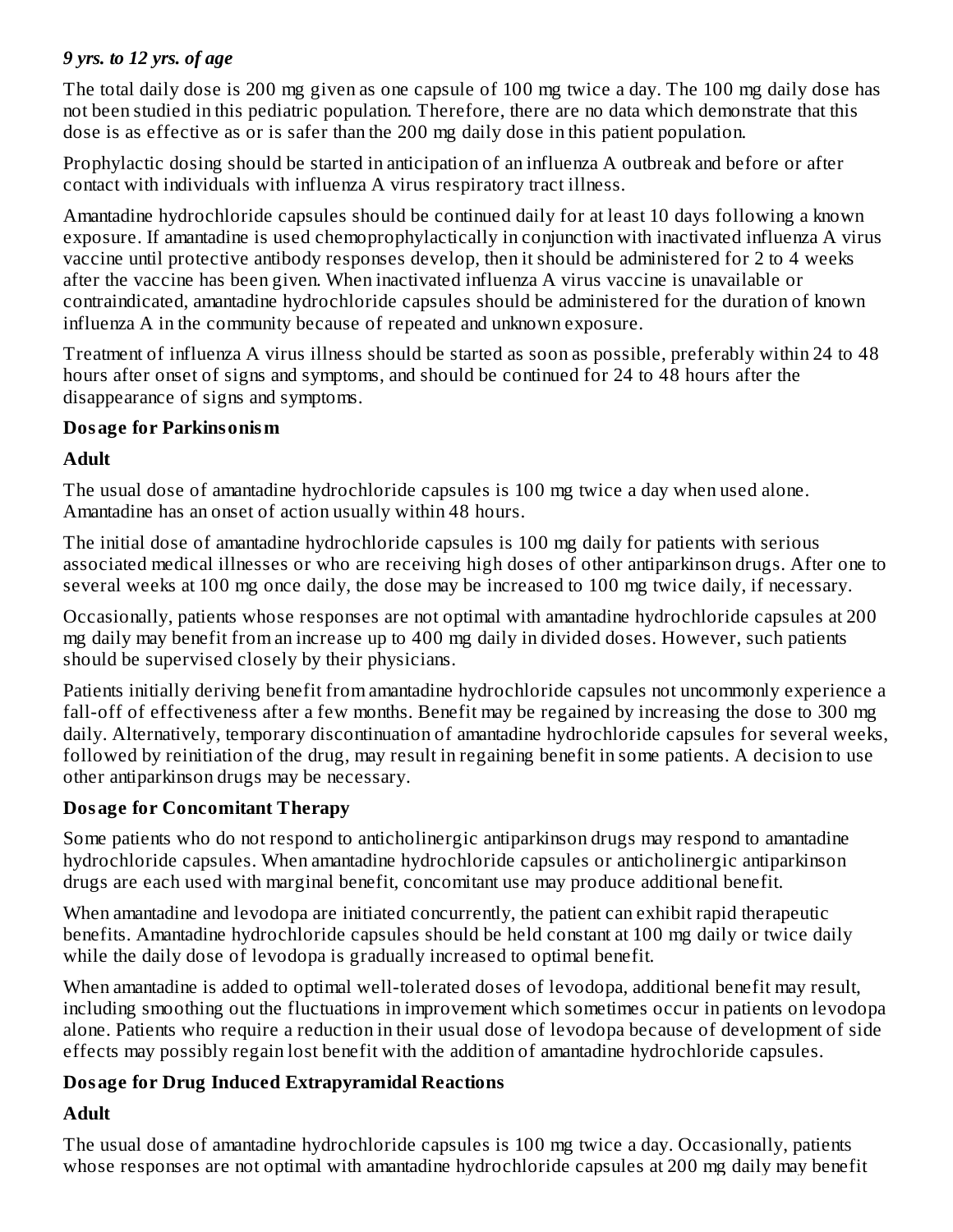from an increase up to 300 mg daily in divided doses.

#### **Dosage for Impaired Renal Function**

Depending upon creatinine clearance, the following dosage adjustments are recommended:

| <b>CREATININE CLEARANCE</b><br>(mL/min/1.73m <sup>2</sup> ) | <b>AMANTADINE</b><br><b>HYDROCHLORIDE</b><br><b>CAPSULES DOSAGE</b> |
|-------------------------------------------------------------|---------------------------------------------------------------------|
| $ 30 \text{ to } 50$                                        | 200 mg 1st day and 100 mg each day thereafter                       |
| $15$ to 29                                                  | 200 mg 1st day followed by 100 mg on<br>alternate days              |
| $\leq$ 15                                                   | 200 mg every 7 days                                                 |

The recommended dosage for patients on hemodialysis is 200 mg every 7 days.

#### **HOW SUPPLIED**

Amantadine hydrochloride capsules USP, 100 mg are available as swedish orange capsules, cap and body imprinted HP 362 in white ink. Each capsule is filled with white to off white powder. They are supplied as follows:

Cartons of 50 tablets (10 tablets per blister pack x 5), NDC 0904-7042-06

Cartons of 100 tablets (10 tablets per blister pack x 10), NDC 0904-7042-61

Bottles of 100 capsules, NDC 0904-7042-59

Bottles of 500 capsules, NDC 0904-7042-40

# **Store at 20° to 25°C (68° to 77°F) [s ee USP Controlled Room Temperature].**

Dispense in a tight, light-resistant container as defined in the USP using a child-resistant closure.

Keep container tightly closed.

# **KEEP THIS AND ALL MEDICATIONS OUT OF THE REACH OF CHILDREN.**

#### **REFERENCES**

1. W.W. Wilson and A.H. Rajput, Amantadine-Dyazide Interaction, Can Med Assoc J. 129:974-975, 1983.

2. D.F. Casey, N. Engl. J. Med. 298:516, 1978.

3. C.D. Berkowitz, J. Pediatr. 95:144, 1979.

Distributed by:

# **Avet Pharmaceuticals Inc.**

East Brunswick, NJ 08816

1.866.901.DRUG (3784)

<del>∹¦:</del> Avet Pharma™

**Distributed By: MAJOR® PHARMACEUTICALS**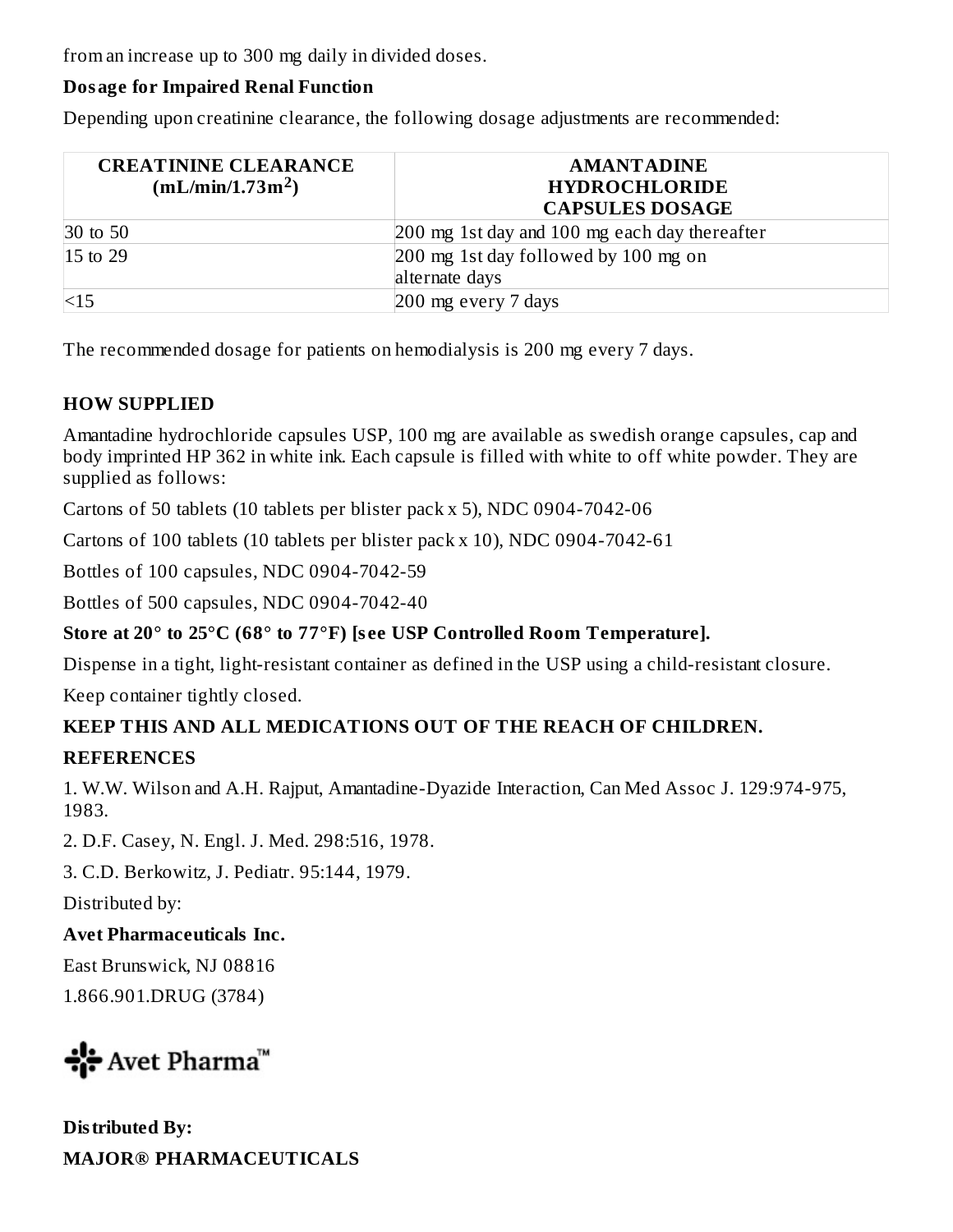17177 N Laurel Park Dr., Suite 233 Livonia, MI 48152 51U000000257US04 **Revis ed: 01/2020**

# **Package/Label Display Panel**

Amantadine Hydrochloride Capsules, USP 100 mg 100 Capsules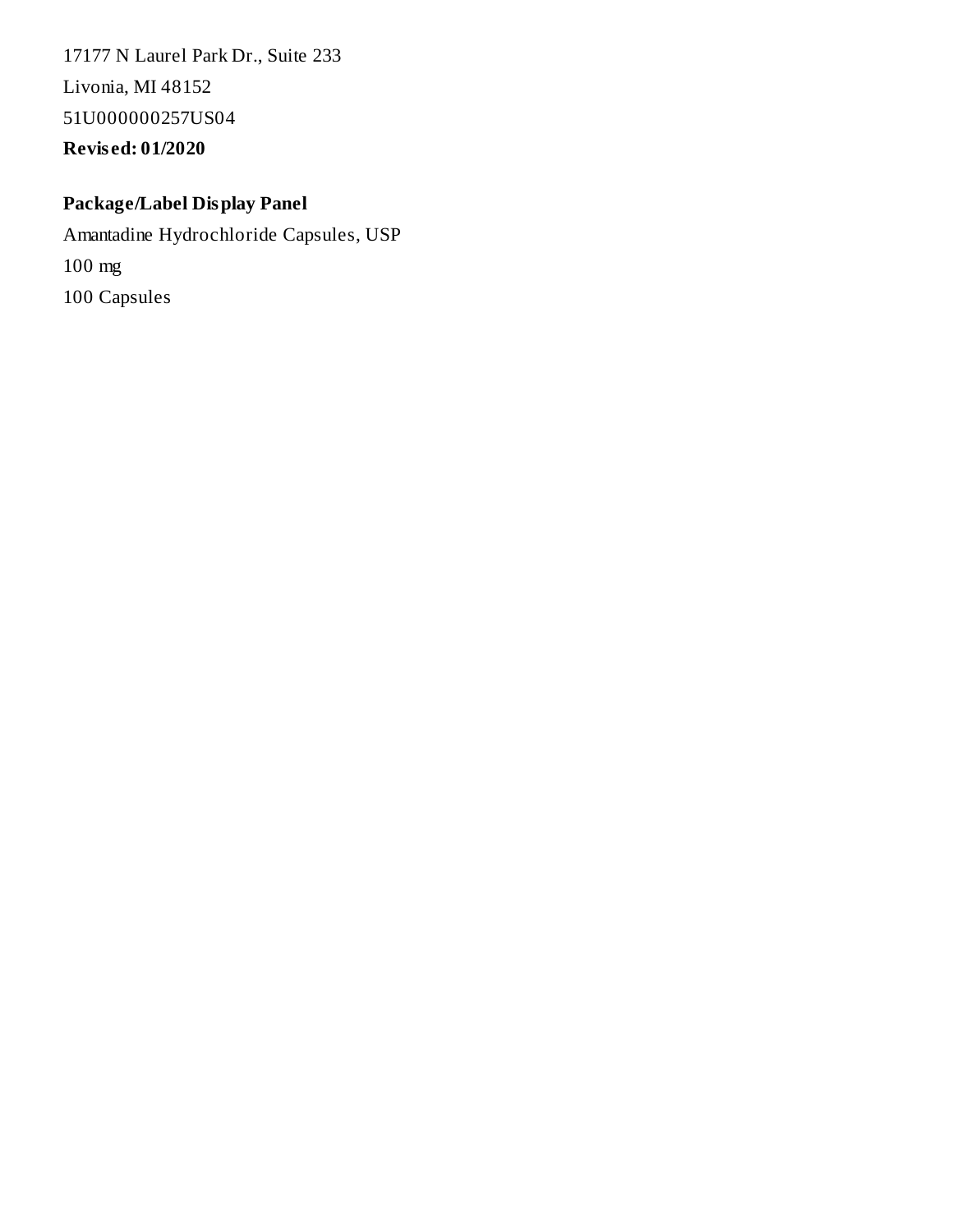

# **AMANTADINE HYDROCHLORIDE**

amantadine hydrochloride capsule

#### **Product Information**

**Product T ype** HUMAN PRESCRIPTION DRUG **Ite m Code (Source )** NDC:0 9 0 4-70 42(NDC:23155-36 2)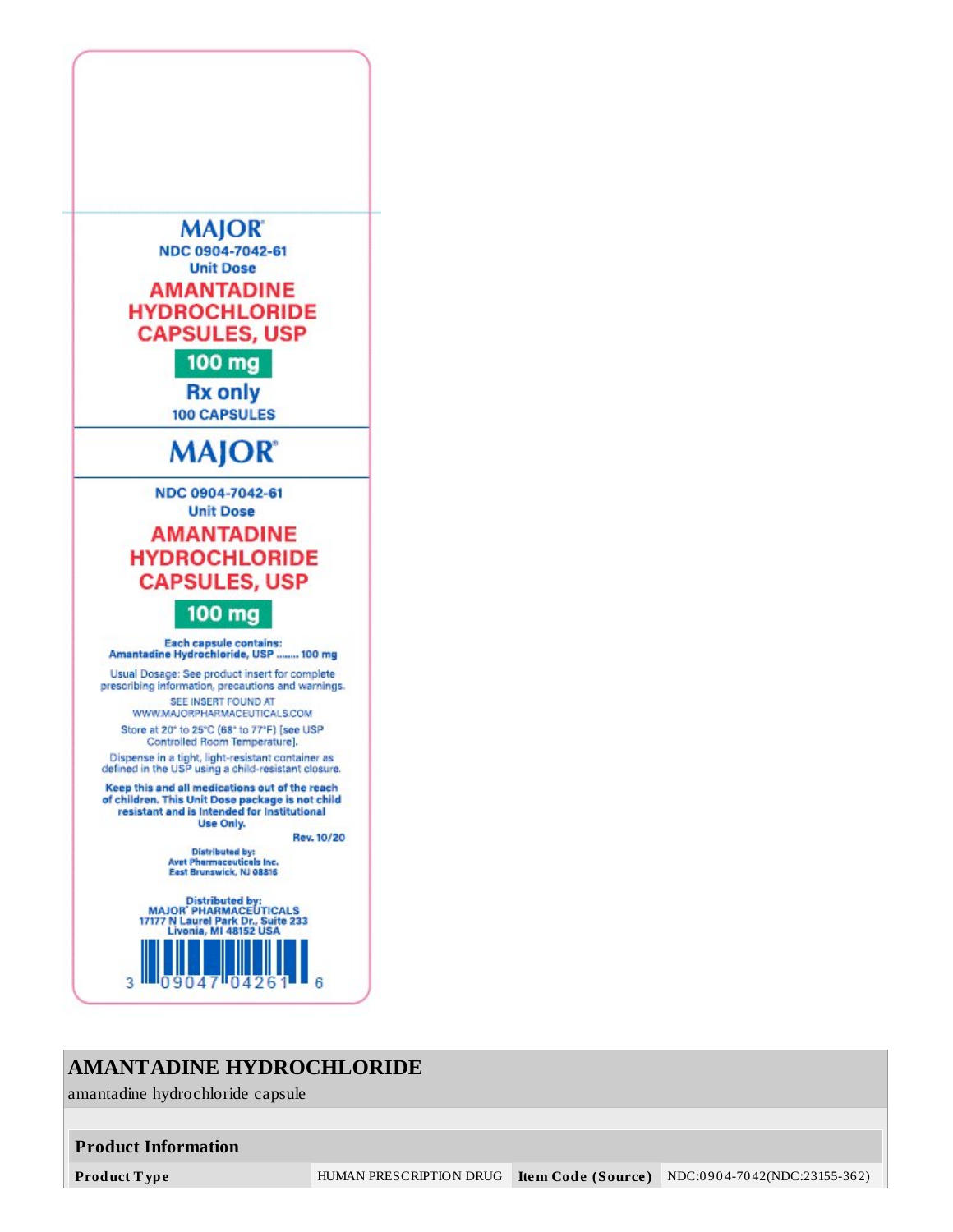|                                                            | <b>Route of Administration</b>                         |                                                                       | ORAL                                                                  |             |                                         |                           |          |  |
|------------------------------------------------------------|--------------------------------------------------------|-----------------------------------------------------------------------|-----------------------------------------------------------------------|-------------|-----------------------------------------|---------------------------|----------|--|
|                                                            |                                                        |                                                                       |                                                                       |             |                                         |                           |          |  |
|                                                            | <b>Active Ingredient/Active Moiety</b>                 |                                                                       |                                                                       |             |                                         |                           |          |  |
|                                                            | <b>Ingredient Name</b>                                 |                                                                       |                                                                       |             | <b>Basis of Strength</b>                |                           | Strength |  |
| AMANTADINE HYDRO CHLORIDE (UNII: M6Q1EO9TD0) (AMANTADINE - |                                                        |                                                                       | <b>AMANTADINE</b>                                                     |             |                                         |                           |          |  |
|                                                            | UNII:BF4C9Z1J53)                                       |                                                                       |                                                                       |             | <b>HYDROCHLORIDE</b>                    |                           | $100$ mg |  |
|                                                            |                                                        |                                                                       |                                                                       |             |                                         |                           |          |  |
|                                                            |                                                        |                                                                       |                                                                       |             |                                         |                           |          |  |
| <b>Inactive Ingredients</b>                                |                                                        |                                                                       |                                                                       |             |                                         |                           |          |  |
| <b>Ingredient Name</b>                                     |                                                        |                                                                       |                                                                       |             |                                         | Strength                  |          |  |
| <b>STARCH, CORN (UNII: O8232NY3SJ)</b>                     |                                                        |                                                                       |                                                                       |             |                                         |                           |          |  |
|                                                            | CROSCARMELLOSE SODIUM (UNII: M28OL1HH48)               |                                                                       |                                                                       |             |                                         |                           |          |  |
|                                                            | MAGNESIUM STEARATE (UNII: 70097M6I30)                  |                                                                       |                                                                       |             |                                         |                           |          |  |
| FD&C BLUE NO. 1 (UNII: H3R47K3TBD)                         |                                                        |                                                                       |                                                                       |             |                                         |                           |          |  |
|                                                            | FD&C RED NO. 40 (UNII: WZB9127XOA)                     |                                                                       |                                                                       |             |                                         |                           |          |  |
|                                                            | <b>GELATIN, UNSPECIFIED (UNII: 2G86QN327L)</b>         |                                                                       |                                                                       |             |                                         |                           |          |  |
| SO DIUM LAURYL SULFATE (UNII: 368GB5141J)                  |                                                        |                                                                       |                                                                       |             |                                         |                           |          |  |
| <b>TITANIUM DIO XIDE (UNII: 15FIX9 V2JP)</b>               |                                                        |                                                                       |                                                                       |             |                                         |                           |          |  |
| <b>SHELLAC</b> (UNII: 46 N107B71O)                         |                                                        |                                                                       |                                                                       |             |                                         |                           |          |  |
| <b>PROPYLENE GLYCOL</b> (UNII: 6DC9Q167V3)                 |                                                        |                                                                       |                                                                       |             |                                         |                           |          |  |
|                                                            | ALCOHOL (UNII: 3K9958V90M)                             |                                                                       |                                                                       |             |                                         |                           |          |  |
|                                                            | ISOPROPYL ALCOHOL (UNII: ND2M416302)                   |                                                                       |                                                                       |             |                                         |                           |          |  |
| <b>BUTYL ALCOHOL</b> (UNII: 8PJ61P6TS3)                    |                                                        |                                                                       |                                                                       |             |                                         |                           |          |  |
|                                                            | <b>AMMO NIA</b> (UNII: 5138Q19F1X)                     |                                                                       |                                                                       |             |                                         |                           |          |  |
| POTASSIUM HYDROXIDE (UNII: WZH3C48M4T)                     |                                                        |                                                                       |                                                                       |             |                                         |                           |          |  |
| MICRO CRYSTALLINE CELLULO SE (UNII: OP1R32D61U)            |                                                        |                                                                       |                                                                       |             |                                         |                           |          |  |
|                                                            |                                                        |                                                                       |                                                                       |             |                                         |                           |          |  |
|                                                            | <b>Product Characteristics</b>                         |                                                                       |                                                                       |             |                                         |                           |          |  |
| Color                                                      |                                                        | ORANGE                                                                | Score                                                                 |             | no score                                |                           |          |  |
| <b>Shape</b>                                               |                                                        |                                                                       | CAPSULE                                                               | <b>Size</b> |                                         | $18 \,\mathrm{mm}$        |          |  |
| Flavor                                                     |                                                        |                                                                       | <b>Imprint Code</b>                                                   |             | HP362                                   |                           |          |  |
| <b>Contains</b>                                            |                                                        |                                                                       |                                                                       |             |                                         |                           |          |  |
|                                                            |                                                        |                                                                       |                                                                       |             |                                         |                           |          |  |
|                                                            |                                                        |                                                                       |                                                                       |             |                                         |                           |          |  |
|                                                            | Packaging                                              |                                                                       |                                                                       |             |                                         |                           |          |  |
| #                                                          | <b>Item Code</b>                                       |                                                                       | <b>Package Description</b>                                            |             | Marketing Start Date Marketing End Date |                           |          |  |
|                                                            |                                                        |                                                                       | 1 NDC:0904-7042-59 100 in 1 BOTTLE; Type 0: Not a Combination Product |             | 06/12/2017                              |                           |          |  |
|                                                            |                                                        | 2 NDC:0904-7042-40 500 in 1 BOTTLE; Type 0: Not a Combination Product |                                                                       |             | 06/12/2017                              |                           |          |  |
|                                                            | 3 NDC:0904-7042-06 50 in 1 CARTON                      |                                                                       |                                                                       |             | 06/12/2017                              |                           |          |  |
| 3                                                          |                                                        |                                                                       |                                                                       |             |                                         |                           |          |  |
| 4                                                          | NDC:0904-7042-61 100 in 1 CARTON                       | 1 in 1 BLISTER PACK; Type 0: Not a Combination Product                |                                                                       |             | 06/12/2017                              |                           |          |  |
| 4                                                          |                                                        |                                                                       |                                                                       |             |                                         |                           |          |  |
|                                                            | 1 in 1 BLISTER PACK; Type 0: Not a Combination Product |                                                                       |                                                                       |             |                                         |                           |          |  |
|                                                            |                                                        |                                                                       |                                                                       |             |                                         |                           |          |  |
|                                                            |                                                        |                                                                       |                                                                       |             |                                         |                           |          |  |
|                                                            | <b>Marketing Information</b>                           |                                                                       |                                                                       |             |                                         |                           |          |  |
|                                                            | <b>Marketing Category</b>                              |                                                                       | <b>Application Number or Monograph Citation</b>                       |             | <b>Marketing Start Date</b>             | <b>Marketing End Date</b> |          |  |

T.